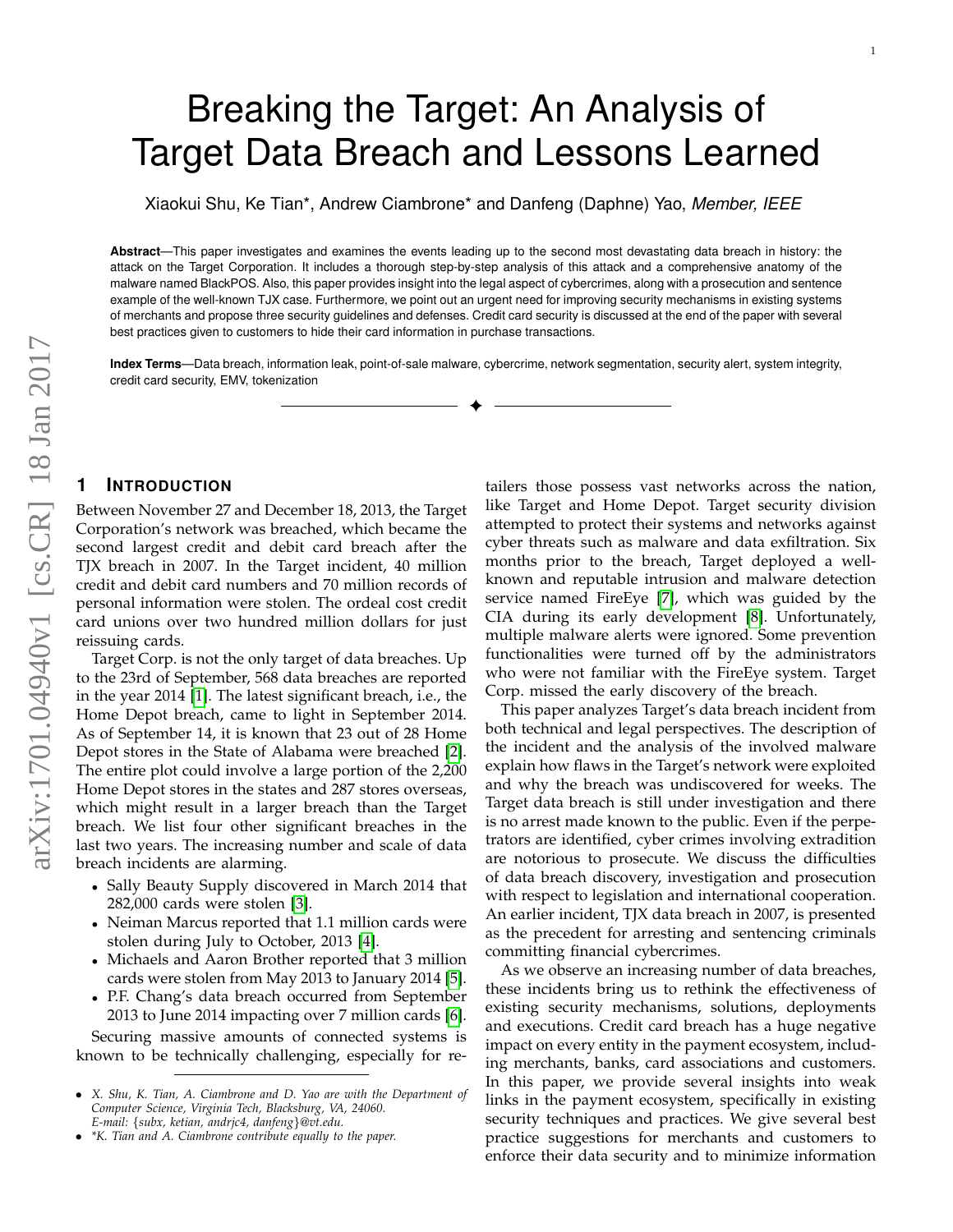| September                                                      | November 15                                                                                    | November 27                                              | November 30                                                                                                                                           | December 2                                                                                                 | December 12                                     | December 15                           |
|----------------------------------------------------------------|------------------------------------------------------------------------------------------------|----------------------------------------------------------|-------------------------------------------------------------------------------------------------------------------------------------------------------|------------------------------------------------------------------------------------------------------------|-------------------------------------------------|---------------------------------------|
| Attackers<br>compro-<br>mised Fazio<br>Mechanical<br>Services. | Attackers<br>broke into<br>Target's<br>network<br>and tested<br>malware<br>on POS<br>machines. | Attackers<br>began to<br>collect<br>credit card<br>data. | POS mal-<br>ware fully<br>installed.<br>Attackers<br>installed<br>data<br>exfiltration<br>malware.<br>Symantec<br>and FireEye<br>alerts<br>triggered. | Attackers<br>began to<br>move credit<br>card data<br>out.<br>Additional<br>FireEye<br>alerts<br>triggered. | Department<br>of Justice<br>notified<br>Target. | Target<br>removed<br>most<br>malware. |

<span id="page-1-1"></span>Fig. 1. Timeline of the Target data breach (2013).

leak.

The contributions of our work are summarized as follows.

- We gather and verify information from multiple sources and describe the process of the Target data breach in details (Section [2\)](#page-1-0).
- We provide an in-depth analysis of the major malware used in the Target breach, including its design features for circumventing detections as well as the marketing of the malware (Section [3\)](#page-3-0).
- We discuss the complexities and challenges in data breach investigation and criminal prosecution, specifically from the legal perspective. We describe the TJX breach in 2007 as a precedent for arresting and sentencing cyber criminals (Section [4\)](#page-4-0).
- We provide three security guidelines for merchants to enhance their payment system security: *i)* payment system integrity enforcement, *ii)* effective alert system design, and *iii)* proper network segmentation (Section [5\)](#page-5-0).
- We discuss the current status of credit card security, point out problems in the credit card system, and give customers best practices to hide their information in purchase transactions (Section [6\)](#page-8-0).

# <span id="page-1-0"></span>**2 THE TARGET INCIDENT**

The systems and networks of Target Corp. were breached in November and December, 2013, which results in 40 million card numbers and 70 million personal records stolen [\[9\]](#page-9-8). Multiple parties get involved in the federal investigation of the incident. The list includes United State Secret Service, iSIGHT Partners, DELL Secure-Works, Seculert, the FBI, etc. In addition, companies like HP, McAfee and IntelCrawler provide analysis of the discovered malware, i.e., BlackPOS, and the marketing of the stolen cards.

## **2.1 Breach Into Target**

There are multiple theories on how the criminals initially hacked into Target, and none of them have yet been confirmed by Target Corporation. However, the primary and most well-supported theory is that the initial breach didn't actually occur inside Target [\[10\]](#page-9-9). Instead, it occurred in a third party vendor, Fazio Mechanical Services, which is a heating, ventilation, and air-conditioning firm.

According to this theory, we present the timeline of the incident in Fig. [1](#page-1-1) and steps of the plot in Fig. [2.](#page-2-0) Attackers first penetrated into the Target network with compromised credentials from Fazio Mechanical. Then they probed the Target network and pinpointed weak points to exploit. Some vulnerabilities were used to gain access to the sensitive data, and others were used to build the bridge transferring data out of Target. Due to the weak segmentation between non-sensitive and sensitive networks inside Target, the attackers accessed the point of sale networks.

## *2.1.1 Phase I: Initial Infection*

At some point the Fazio Mechanical Services system was compromised by what is believed to be a Citadel Trojan [\[11\]](#page-9-10). This Trojan was initially installed through a phishing attempt. Due to the poor security training and security system of the third party, the Trojan gave the attackers full range of power over the company's system [\[10\]](#page-9-9). It is not known if Fazio Mechanical Services was targeted, or if it was part of a larger phishing attack to which it just happened to fall victim. But it is certain that Fazio Mechanical had access to Target's Ariba external billing system, or the business section of Target network.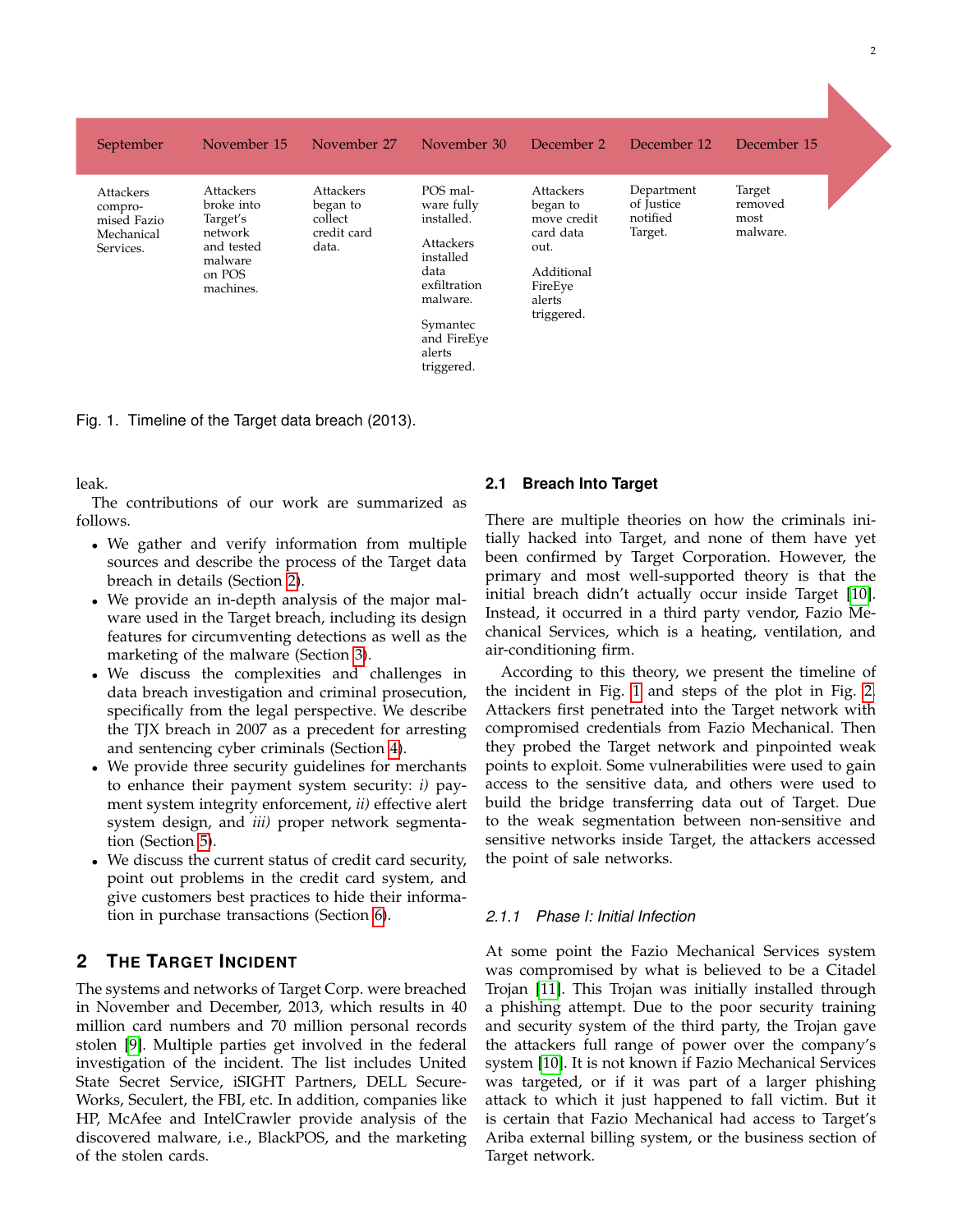

<span id="page-2-0"></span>Fig. 2. Attack steps of the Target breach.

## *2.1.2 Phase II: PoS Infection*

Due to Target's poor segmentation of its network, all that the attackers needed in order to gain access into Target's entire system was to access its business section. From there, they gained access to other parts of the Target network, including parts of the network that contained sensitive data. Once they gained access into Target's network they started to test installing malware onto the point of sales devices. The attackers used a form of point of sales malware called BlackPOS, which is further discussed in Section [3.](#page-3-0)

## *2.1.3 Phase III: Data collection*

Once BlackPOS was installed, updated and tested. The malware started to scan the memory of the point of sales to read the track information, especially card numbers, of the cards that are scanned by the card readers connected to the point of sales devices.

## *2.1.4 Phase IV: Data exfiltration*

The card numbers were then encrypted and moved from the point of sales devices to internal repositories, which were compromised machines. During the breach the attackers took over three FTP servers on Target's internal network and carefully chose backdoor user name "Best1\_user" with password "BackupU\$r", which are normally created by IT management software *Performance Assurance for Microsoft Servers*. During peak times of the day, the malware on the point of sale devices would send credit card information in bulk to

the closest FTP Server [\[12\]](#page-9-11). The stolen card information is then relayed to other compromised machines and finally pushed to drop sites in Miami and Brazil [\[13\]](#page-9-12).

## *2.1.5 Phase V: Monetization*

Sources indicate the stolen credit card information was aggregated at a server in Russia, and the attackers collected 11 GB data during November and December 2013. The credit cards from the Target breach were identified on black market forums for sell [\[14\]](#page-9-13). At this point, it is unclear how these sellers, e.g., Rescator (nick name), is connected with the stolen card and personal information. In Section [4.3,](#page-5-1) we describe the well studied case of TJX credit card breach. It hints possible paths of peddling stolen credit cards in the black market.

## <span id="page-2-1"></span>**2.2 Targets Security**

Target did not run their systems and networks without security measures. They had firewalls in place and they attempted to segment their network using Virtual local area networks (VLAN) [\[7\]](#page-9-6). Target also deployed Fire-Eye, a well-known network security system, six months prior to the breach. FireEye provides multiple levels of security from malware detection to network intrusion detection system (NIDS).

However, the breach demonstrates that sensitive data in Target, e.g., credit card information and personal records, is far from secure. Target failed at detecting or preventing the breach at several points, among which we list the four most vital ones: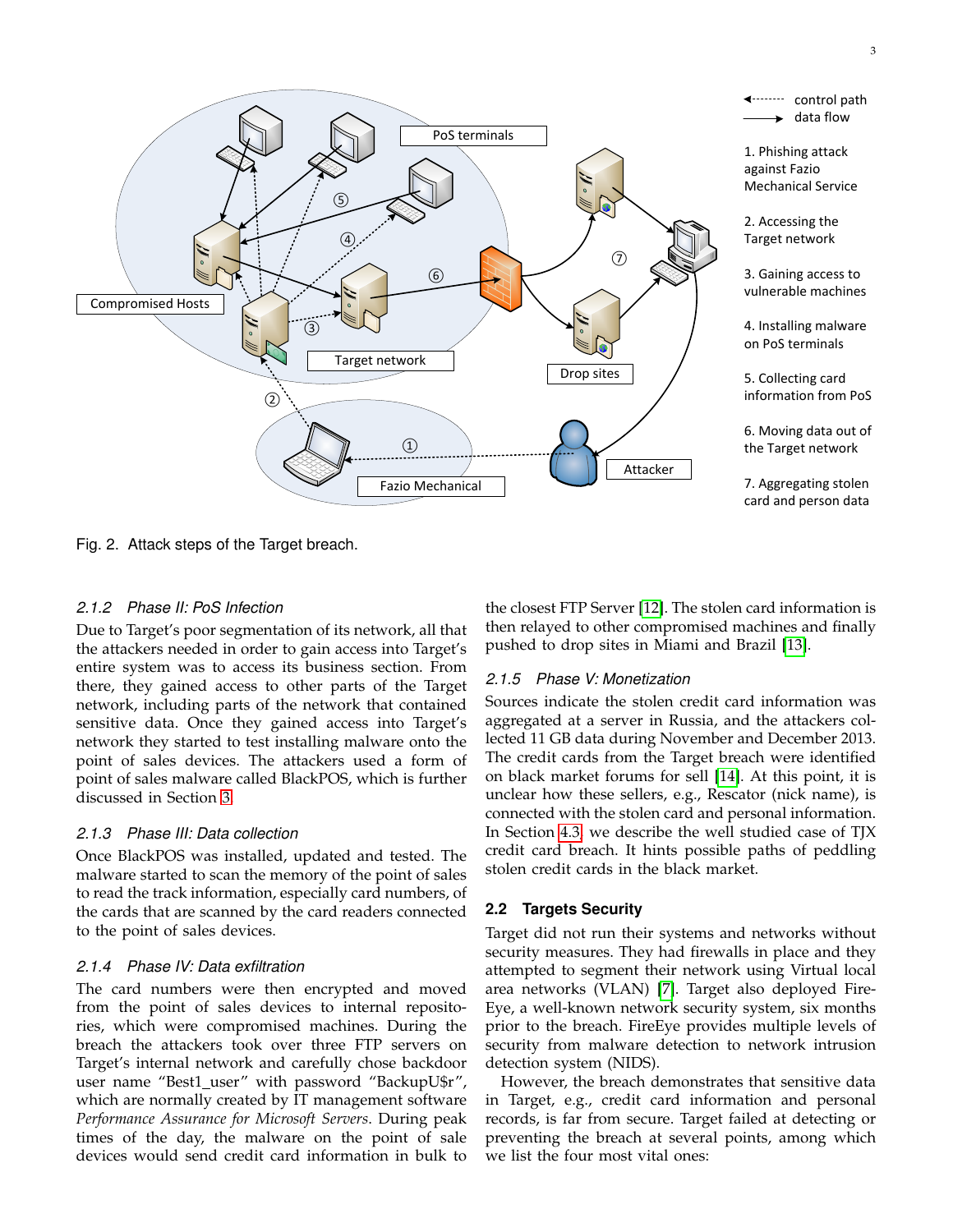- Target did not investigate into the security warnings generated by multiple security tools, e.g., FireEye, Symantec, and certain malware auto-removal functionalities were turned off [\[15\]](#page-9-14).
- Target did not take correct methods to segment their systems, failing to isolate their sensitive network assets from easily accessed network sections. The VLAN technique used for segmentation is reported easy to get around [\[16\]](#page-9-15).
- Target did not harden their point of sale terminals, allowing unauthorized software installation and configuration. The settings resulted in the spread of malware and sensitive card information read from point of sale terminals.
- Target did not apply proper access control on verities of accounts and groups, especially the ones from third party partners [\[17\]](#page-9-16). The failure resulted in the initial break-in from the HVAC company Fazio Mechanical Services Inc.

#### **2.3 After the Breach**

The former CEO of the company, Gregg Steinhafel, resigned after the breach. Target appointed a new chief information officer Bob DeRodes and provided details on enhancing their security with 100 million dollars [\[18\]](#page-9-17). The plan includes upgrading insecure point of sale machines and deploying chip-and-PIN-enabled technology for payment. Defenses such as better segmentation of the network, comprehensive log analysis and stricter access control are also mentioned in the plan.

## <span id="page-3-0"></span>**3 BLACKPOS**

BlackPOS, seen on underground forums since February 2013 [\[19\]](#page-9-18), is believed to be the major malware used in the data breaches at Target (2013), P.F. Chang's (2013), and Home Depot (2014). The malware is a form of memory scrapper that takes a chunk of a systems memory and looks for credit card numbers. We describe the functionalities of BlackPOS captured in the Target breach, discuss its design features for circumventing detection techniques, and present the investigations of POS malware development and marketing.

#### **3.1 Components and Functionalities of BlackPOS**

Belonging to the BlackPOS family, the malware discovered in the Target breach is designed to infect Windowsbased POS machines. The functionality of BlacksPOS is not complicated and we present its components in Fig. [3.](#page-3-1)

When a POS terminal is infected, the malware registers itself as a Windows service named "POSWDS". The service automatically starts with the operating system, then *i)* it scans a list of processes which could interact with the card reader, and *ii)* it communicates with a compromised server (internal network repository) to upload retrieved credit card information. Predefined rules apply for matching the sensitive processes, as well as checking



<span id="page-3-1"></span>Fig. 3. Components and functionalities of BlackPOS. Yellow boxes are entry points of different functionalities.

the time before sending obtained credit card numbers. Only during the busy office hours in the daytime, the *repository aggregation* function could be enabled and the card information is sent to the internal repository.

Memory of target processes are read and analyzed in chunks, each of which is 10,000,000 bytes. BlackPOS uses a custom logic to search credit card numbers in the memory trunks. It is believed that this method is more efficient and incurs less overhead than generally used regular expressions [\[20\]](#page-9-19). Retrieved credit card information are encrypted and stored in file "C:\WINDOWS\system 32\winxml.dll" and then periodically uploaded to the internal repository via NetBIOS and SMB protocols.

#### **3.2 Design Features for Evading Detections**

BlackPOS evolves quickly during the past few years. The earliest versions of it are discovered by McAfee in November 2011 as PWS-FBOI and BackDoor-FBPP. They only contain the bare-bone logic for retrieving and leaking sensitive information from individual machines [\[21\]](#page-9-20). However, the modern versions – known to be used in the Target breach (2013) and the Neiman Marcus breach (2013) – are heavily customized for specific internal networks and perform sophisticated behaviors to hide themselves from common detection mechanisms. We detail multiple observed behaviors of BlackPOS in the Target breach to illustrate how it is designed to circumvent detections.

• *Multi-phase data exfiltration.* Infected POS terminals do not send sensitive data to the external network directly. Instead, they gather data to a compromised internal server, which is used as a repository and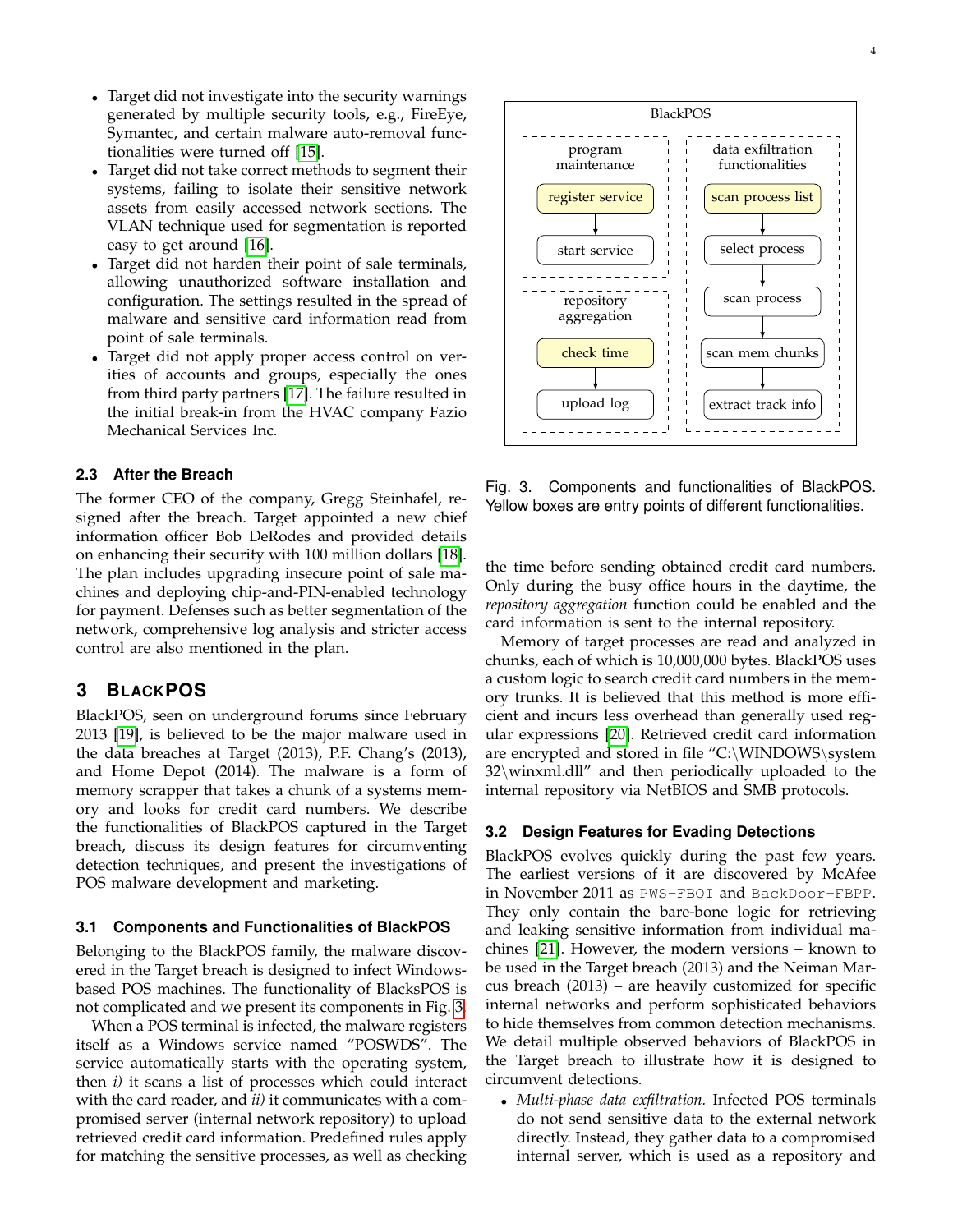one of the relies to reach the external network [\[22\]](#page-9-21). The multi-phase data exfiltration scheme minimizes anomalous data flows across network boundaries.

- *String obfuscation.* Critical strings in the malware executables are obfuscated to evade signature-based anti-virus detection [\[21\]](#page-9-20). The strings include critical process names for scanning and NetBIOS commands for uploading data to the internal repository.
- *Self-destructive code.* The malware avoids unnecessary infections to minimize its exposure. It destroys/deletes itself if the infected environment is not within its targets [\[23\]](#page-9-22). This behavior reduces the risk of being detected in an unfamiliar environment.
- *Data encryption.* The retrieved credit card information is encrypted in the file "Winxml.dll" in each POS terminal before it is sent to the internal repository. The encryption guarantees that no credit card numbers are sent in plaintext, which hides the leak from traditional data loss prevention (DLP) systems.
- *Constrained communication.* Communications in the internal network are programed during office hours of the day [\[20\]](#page-9-19). Busy office hour traffic helps hide anomalous communications between infected POS terminals and the compromised internal repository.
- *Customized attack vector.* Internal IP addresses and login credentials of compromised servers are hardcoded in the malware. It indicates the malware author is aware of the internal network. The countermeasures against detections are deliberately designed along with the data exfiltration process.

#### **3.3 Malware Development and Marketing**

The Target breach attracts considerable attention to BlackPOS and similar POS malware, e.g., vSkimmer [\[24\]](#page-9-23) and Dexter [\[25\]](#page-9-24). Several investigations have been performed to disclose the development and marketing of these pieces of malware. Terrogence web intelligence company tracked the sales of the malware on underground markets and pointed out BlackPOS was first posted for sale in February 2013 [\[19\]](#page-9-18). Cybercrime intelligence firm IntelCrawler indicated Rinat Shibaev, a 17 year-old boy, and Rinat Shabayev, a 23-year-old Russian man, are the principle developers of BlackPOS [\[26\]](#page-9-25). Andrew Komarov, CEO of the company, also hinted that 6 more retailer breaches are linked to BlackPOS [\[27\]](#page-9-26). iSIGHT Partners, working with United States Secret Service, investigated the POS malware market and concluded a growing demand for such malware since 2010. FBI tracked about 20 data breach attacks in recent years and warned retailers about this increasing threat [\[28\]](#page-9-27).

### <span id="page-4-0"></span>**4 PROSECUTION OF DATA BREACHES**

The Target data breach is still under investigation and there is no arrest known to the public. Tracking down data breach perpetrators is notoriously difficult, because the criminals usually operate across the world to set barriers for investigation and prosecution in terms of various laws and complex treaties among countries. In this section, we discuss *i)* the laws that apply to cybercrimes, especially data breaches, *ii)* the difficulties in data breach discovery and prosecution, and *iii)* a precedent of investigation and sentence in the TJX breach case happened in 2007.

#### **4.1 Cybercrime Law and Regulations**

The federal Computer Fraud and Abuse Act (CFAA) is the most applicable cybercrime law that applies to the Target breach itself. Other laws against theft and misuse of the wires apply, as well as specific laws prohibiting the sale of credit cards and identity theft [\[29\]](#page-9-28). Under the CFAA, unauthorized access to a computer engaged in interstate commerce, which causes damage over \$5,000, is a crime punishable by 5 to 10 years in prison and up to \$250,000 damages, per offense. Subsequent violations increase the potential penalty, and there are different provisions and penalties for unauthorized access to government or financial computers. The Federal Bureau of Investigation leads investigations and cases are prosecuted by the Department of Justice Computer Crimes and Intellectual Property Division.

#### **4.2 Barriers to Data Breach Investigation**

Businesses, for a long time, declined to publically disclose a data breach in fear that the information would hurt their reputation in the eyes of customers and investors would. Today, 47 states have data breach notification laws. Although not uniform, these laws generally require a business to report a data breach to affected customers when personally identifiable information has been lost. The requirement to report a data breach can aid law enforcement in tracking down the criminals, and arguably is an incentive for businesses to increase their security.

In data breach plots, attackers usually hide their identities carefully using relays across the world in both the penetration phase (hacking into the system) and the exfiltration phase (leaking the data out). The international relays pose significant challenges for investigation and prosecution. In the Target breach case, two drop sites are found in Miami and Brazil, and the final aggregation server where all data is sent is discovered in Russia. There is no guarantee that all involved countries take the same level of effort as the United States to help investigate the incident. Each country is affected differently by the breach, let alone the complicated relations mixed with cooperation and divergences among them.

In addition, if cyber criminals are from outside the United States then an arrest requires extradition from the foreign country. In order to extradite for prosecution, the United States and the country must be signatories to a treaty agreeing to such cooperation. Many countries in Asia, Africa and the Middle East do not have treaties with the United States. Even with a treaty, extradition involves a complicated process.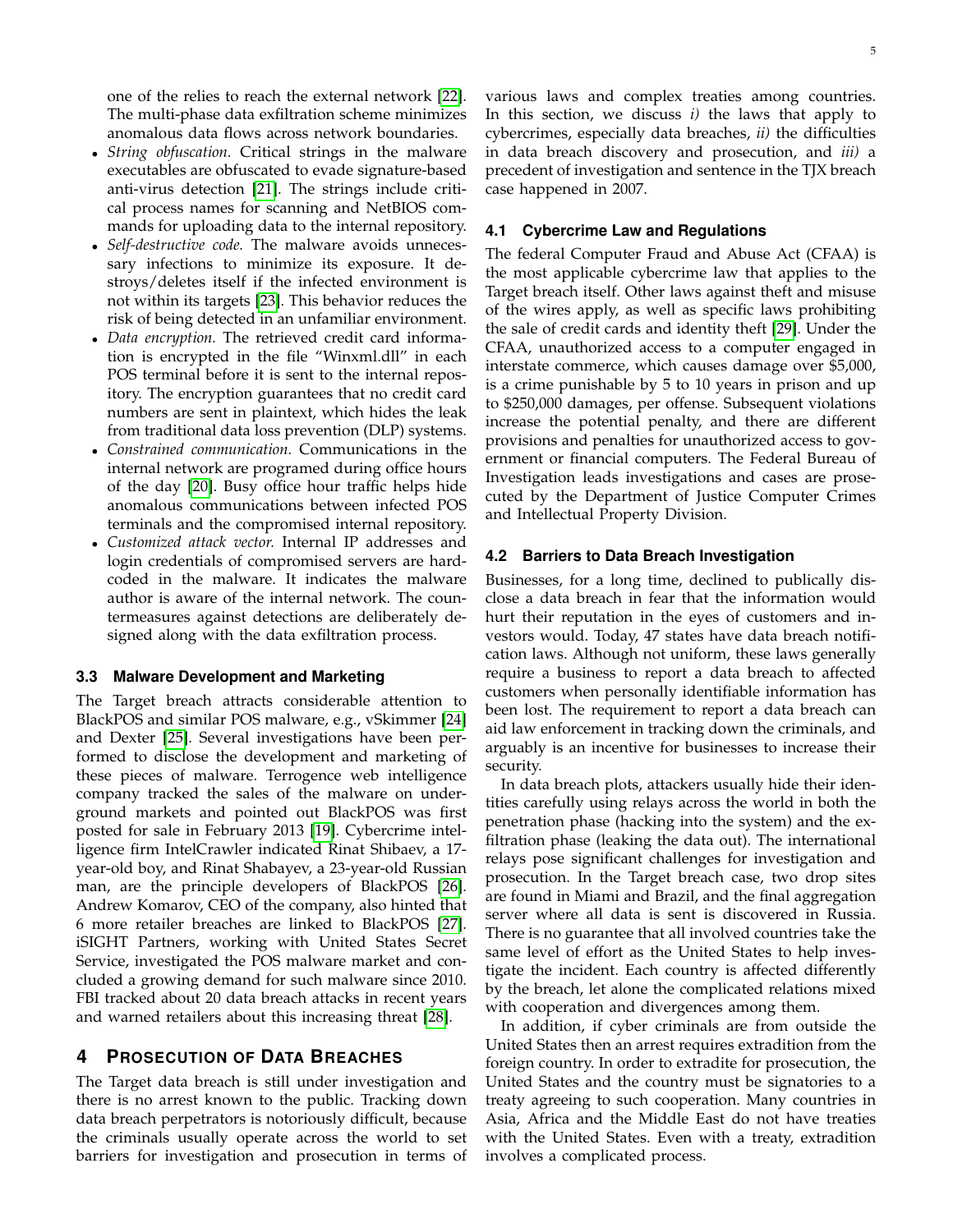#### <span id="page-5-1"></span>**4.3 TJX Breach and the Sentence**

Before the Target data breach, 45.6 million credit card numbers and PINs were stolen in the TJX data breach [\[30\]](#page-9-29). The breach was fully investigated and the criminals were prosecuted and sentenced. The case sets a record for credit card breach as well as the stiffest sentence for a cybercrime. We describe details of the investigation from both technical and legal aspects.

Albert Gonzalez, an American hacker, plotted the TJX data breach from July 2005 to January 2007. In addition to the TJX case, he was also charged with data breaches in BJ's Wholesale Club, Boston Market, Barnes & Noble, Sports Authority, Forever 21, DSW and OfficeMax [\[31\]](#page-9-30).

All aforementioned data breaches done by Gonzalez were carried out with similar schemes. Taking the TJX case as an example, Gonzalez started with war-driving along Route No. 1 in Miami to discover vulnerable retailer's hotspots. With the help of his accomplices – especially Stephen Watt, the author of the sniffer used in the data breaches – Gonzalez employed delicate SQL injections to gain access to the database and to install the sniffer software into the servers. Credit cards information was sniffed using ARP spoofing techniques and was uploaded onto two foreign servers leased by Gonzalez in Latvia and Ukraine.

After obtaining the credit card information, Gonzalez sold the credit card numbers and PINs to a Ukrainian card seller Maksym Yastremskiy. Yastremskiy paid Gonzalez totaling \$400,000 through 20 electronic funds transfers via *e-gold* during 2006 [\[32\]](#page-9-31). He peddled the stolen credit card information to other card sellers in the underground market. In 2007, Yastremskiy was arrested on a separate charge, i.e., hacking into 12 banks in Turkey.

In May 2008, Gonzalez was apprehended with \$1.1 million cash, a 2006 BMW, a diamond and other assets. He schemed to earn \$15 million from a series of data breaches, according to his chat logs found by the government. He worked as an informant for the U.S. Secret Service before he was arrested.

Gonzalez was sentenced on March 25th and 26th, 2010 for the TJX case and the Heartland Payment Systems case, respectively. U.S. District Judge Patti Saris sentenced Gonzalez to 20 years in prison, and U.S. District Court Judge Douglas P. Woodlock sentenced Gonzalez to 20 years for the Heartland Payment Systems case. According to the negotiation between Gonzalez and the government, the sentences run concurrently [\[33\]](#page-9-32) and Gonzalez would be imprisoned for a total of 20 years, which has reached record high on cybercrime [\[34\]](#page-9-33).

# <span id="page-5-0"></span>**5 LESSONS LEARNED TOWARD BETTER AND MORE EFFECTIVE SECURITY SOLUTIONS**

As we discussed in Section [2.2,](#page-2-1) there are several mistakes made by Target in the incident, including *i)* ignoring critical security alerts, *ii)* improper segmentation of its network and *iii)* insecure point of sale data handling. In this section, we analyze these three points in details and

propose better design and more effective practices for developing and deploying security solutions.

#### **5.1 Enforcing Payment System Integrity**

In the Target breach, BlackPOS was installed on Target's point of sale terminals, and the integrity of POS systems was compromised. This key step for data breach can be prevented by enforcing the integrity of point of sale terminals. Therefore, we provide a practical scheme using digital signatures and certificates for ensuring the integrity of operating systems on point of sales.

The workflow of our POS integrity scheme is shown in Fig. [4.](#page-6-0) Our key idea is to allow only trusted executables running on POS machines. An executable is trusted if it is verified/audited and digitally signed by the merchant, i.e., Target Corp.

Executable verification techniques such as digital signature for executables are known for a long time, and many modern operating systems provide utilities toward the goal, e.g., Microsoft Authenticode [\[35\]](#page-9-34). However, the execution policy is usually difficult to be enforced on a normal consumer's computer because there are a variety of software providers on the Internet. Users may install software or run programs from providers whose identify cannot be verified. Public key infrastructure (PKI) helps relieve the issue, but it does not completely solve it due to the complexity introduced by the variety of software providers.

However, this approach is useful and practical in the dedicated environment where *i)* POS terminals are specifically used for processing transaction and *ii)* they are possessed and controlled by the merchant, e.g., Target Corp. The first property ensures the software or programs running on POS terminals are limited and feasible to be audited. The second property guarantees one centralized *integrity center* auditing and signing all executables can be created.

There are two players, *integrity center* and *POS terminal* and 5 steps in our integrity enforcement scheme. The integrity center has four tasks: *i)* key generation, *ii)* key distribution, *iii)* file auditing and *iv)* file signing. The POS terminal is hardened by a policy that only binaries signed by the merchant can execute. The fivestep-protocol is:

- 1. The integrity center generates a public-private key pair  $\langle pk, sk \rangle$  and creates a self-signed certificate *Cert* containing pk.
- 2. The integrity center distributes *Cert* to every POS terminal in the company. *Cert* is placed in the root certificate list at each terminal.
- 3. The integrity center audits every binary that needs to be executed on POS, e.g., programs, installers, system patches, etc. and signs the binary with  $sk$ (encrypting the hash of the binary with  $sk$ ).
- 4. The signed binary is sent over the merchant network to POS terminals.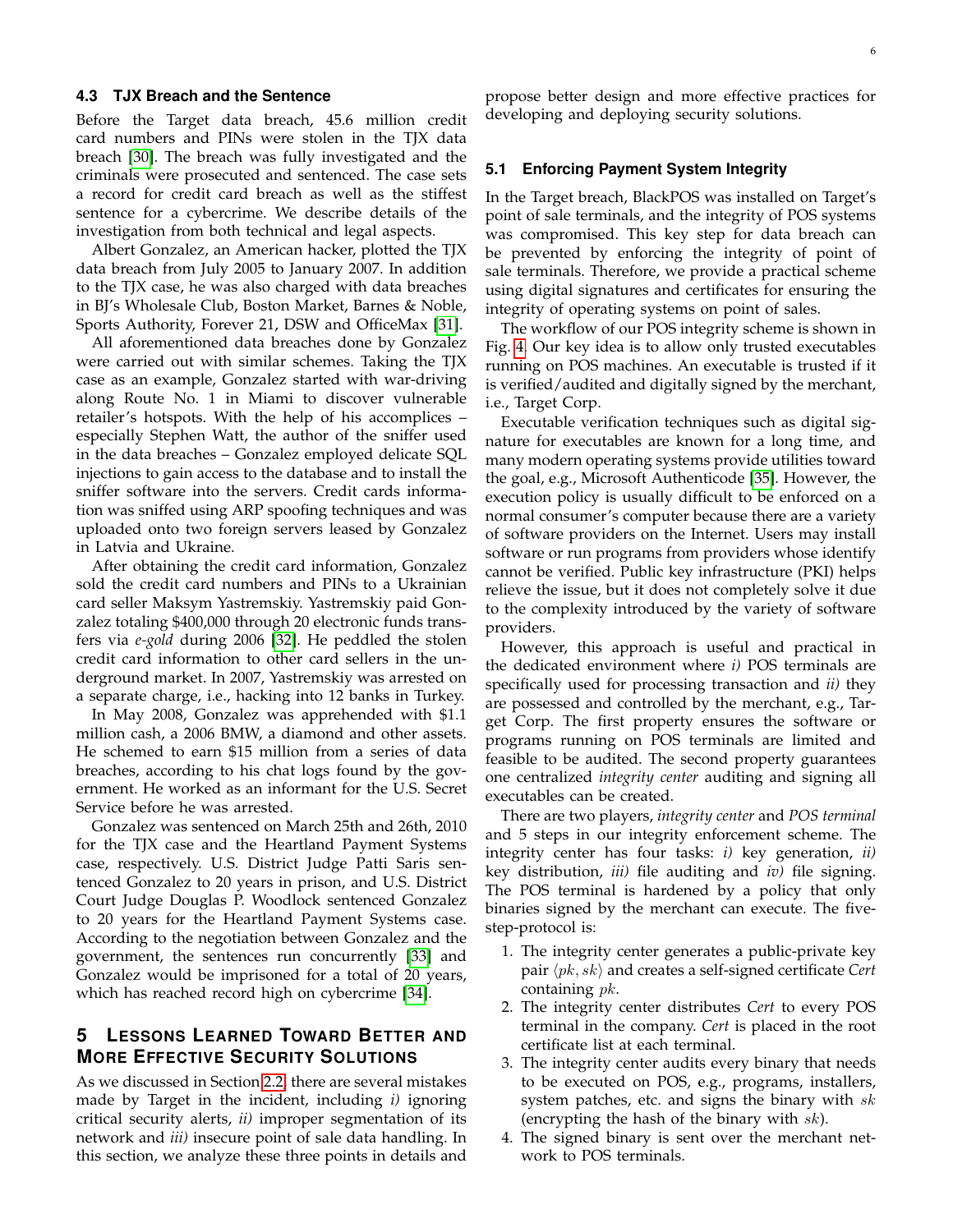01001010100011 10101010101000 10001111010101 1. Key-pair and self-signed 00001010101111 certificate generation Integrity center 01010101101001<br>-1 signature 10100011001101 01001010100011 01001010100011 ③ 2. Certificate (merchant's 10101010101000 10101010101000 ④ 10001111010101 01111010 identity) distribution 01010111 00001010101111 01010101101001 01010101101001 1 3. Auditing the incoming ② ⑤ signature executable ① ☺ 4. Digitally signing and distributing executable 5. Enforcing digital signature POS terminal checking before execution

<span id="page-6-0"></span>Fig. 4. Our POS code update protocol with enhanced code integrity and authenticity verification.

5. The POS terminal checks the binary signature using pk in *Cert* (encrypting the signature with pk to verify whether it is the hash of the binary) and executes only the ones correctly signed with sk.

Adopting our payment system integrity enforcement protocol, merchants can achieve the following two security goals in their system.

- *system integrity:* only trusted programs are allowed to be executed or installed on the payment system, which excludes the possibility of malware infection on point of sale devices.
- *program authenticity:* every program or piece of software should pass the test at *integrity center* before it is executed on point of sale machines, which allows merchants to have the full control of the payment system functionalities.

## **5.2 Developing Effective Security Alert Systems**

Target had been warned multiple times by a malware detection tool produced by FireEye Inc [\[36\]](#page-9-35), [\[37\]](#page-9-36). Unfortunately, the monitoring team in Bangalore for Target Corp. took no actions in response to these alerts. They also turned off the functionality that can automatically remove a detected malware. These two serious mistakes hindered the detection of the leakage of millions of credit card information. For large corporations, processing a large number of security alerts produced by protection systems is challenging, if possible at all. Many of these alerts are usually false alarms, which seasoned security analysts learn to safely ignore. In this subsection, we first discuss the design of FireEye alerts, and then explore new out-of-box design strategies to improve the effectiveness of alerts.

## *5.2.1 FireEye Alerts*

The raw data output from FireEye Threat Prevention Platform is in XML structure. Fig. [5](#page-7-0) shows a FireEye alert of a piece of malware [\[38\]](#page-9-37). Basic information about the

malware is provided, such as *type* and *severity*. Anomalous behaviors of the malware are tracked and listed in *malicious-alert*. The *classtype="anomaly-tag"* indicates that this alert is triggered because of anomaly behavior detected. The msg and display−msg briefly describe the content of this alert.

In the Target case, FireEye alerted the administrators with type "malware", which is commonly seen in large companies or organizations. However, no sufficient detailed information was provided, e.g., the name of the malware or the data exfiltration behavior of the malware. Since the BlackPOS software, which extracts and steals sensitive financial information, is regarded as a zeroday malware and few administrators have experience dealing with it, the alerts were ignored [\[37\]](#page-9-36).

## *5.2.2 Security Alert Design*

Security alert systems are at the front line of cyber defense. They represent the first opportunity to detect, prevent, and stop attacks. Because human analysts are error-prone and tend be undertrained, making alert systems more usable and intelligent is critical.

The needs for designing effective security warnings have been studied. Sunshine et al. studied the effectiveness of SSL warning [\[39\]](#page-9-38). Akhawe and Felt investigated the browser warnings including malware, phishing and SSL warnings [\[40\]](#page-9-39). Modic and Anderson proposed to adopt social-psychological techniques to increase the compliment for the warnings [\[41\]](#page-9-40).

Our thesis advocated in this paper on warnings differs from the existing security alert research. We consider the security protection needs for large companies and corporations that produce hundreds of alerts on daily basis. In these scenarios, the alert systems need to handle and differentiate warnings with a varying degrees of urgency.

We argue that the design of alert systems needs to be adaptive and intelligent, beyond simply sending a list of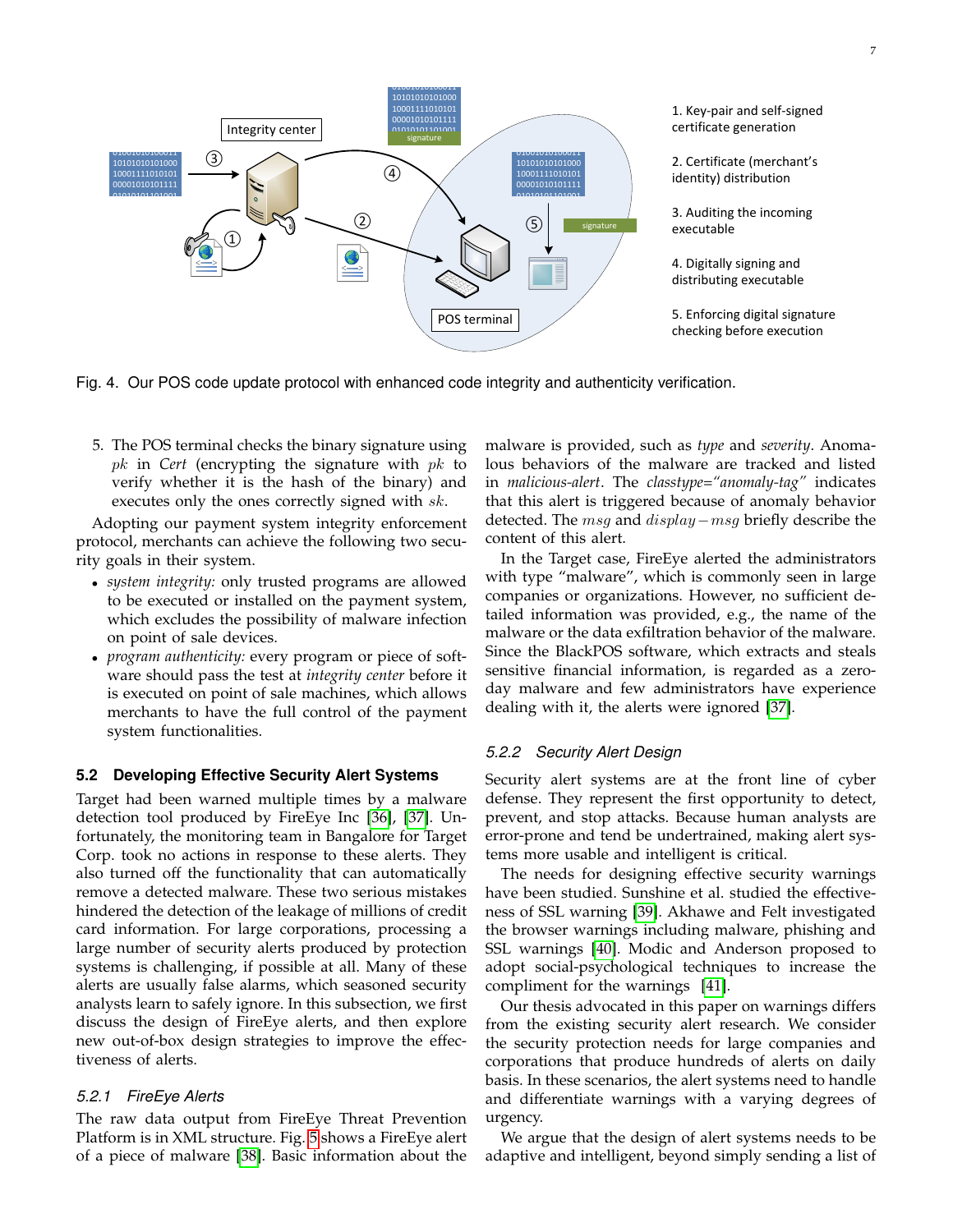<?xml version="1.0" encoding="utf-8"?> <alerts appliance="192.168.100.1" msq="extended" product="Web MPS" version="6.2.0.74484" xmlns="http://www.fireeye.com/

<alert id="1694305" name="malware-object" severity="majr"><explanation analysis="content" protocol=""><malware-detected <os name="windows" sp="1" version="6.1.7601"/><os\_monitor build="84486" date="Feb 28 2013" time="19:22:47" version="6.3 <uac mode="service"><value>Windows Time</value><status>running</status></uac>

<process mode="started"><value>C:\VoiceMail\_Houston\_(713)4584939.exe</value><pid>2736</pid><ppid>2696</ppid><ppid>2696</ppid> <malicious-alert classtype="anomaly-tag"><msg>A new process has been launched</msg><display-msg>Startup behavior anomal <uac mode="service"><value>Windows Error Reporting Service</value><status>running</status></uac>

<mutex><value/><processinfo><pid>2736</pid><imagepath>C:\VoiceMail\_Houston\_(713)4584939.exe</imagepath><md5sum>28401b27 <apicall><processinfo><pid>2736</pid><imagepath>C:\VoiceMail\_Houston\_(713)4584939.exe</imagepath><md5sum>28401b273110fb <malicious-alert classtype="misc-anomaly"><msg>Debugger awareness detected</msg><display-msg>Process trying to detect t <mutex><value>\Sessions\1\BaseNamedObjects\DBWinMutex</value><processinfo><pid>2736</pid><imagepath>C:\VoiceMail\_Housto <process mode="started"><value>C:\Windows\System32\svchost.exe</value><pid>2744</pid><ppid>2736</ppid><parentname>C:\Vo <malicious-alert classtype="misc-anomaly"><msg>Process starting new instance of svchost.exe</msg><display-msg>New servi <codeinjection mode="create process suspended section mapped code injection" suppressed="false"><source tainted="true"> <malicious-alert classtype="misc-anomaly"><msg>Check for Self Code Injection</msg><display-msg>Check for Self Code Inje <malicious-alert classtype="misc-anomaly"><msg>Code injection detected</msg><display-msg>Code injection detected</displ <mutex><value/><processinfo><pid>2744</pid><imagepath>C:\Windows\System32\svchost.exe</imagepath></processinfo></mutex> <mutex><value>\Sessions\1\BaseNamedObjects\DBWinMutex</value><processinfo><pid>2744</pid><imagepath>C:\Windows\System32

<span id="page-7-0"></span>Fig. 5. A FireEye alert in XML.

alerts. Specifically, we propose two design strategies for security alerts:

- *Adaptive warning strength.* Existing security systems provide severity information along with each alert, but there is no guarantee that important alerts are not ignored by administrators. Thus, we propose two methods to strengthen the efficiency of alerts:
	- **–** Raise the severity level of an alert when it is not handled within a limited amount of time. The purpose is to force security analysts to take actions toward severe alerts. This method is not applicable to all alerts, especially the less severe ones. Otherwise, it requires the administrators to address all alerts in the end, which may not be practical.
	- **–** Besides color, font size, length of the alert bar, the system can raise alerts in different forms. For example, popping up flashing messages for the most critical alerts, emailing different level of alerts to different group of people.

The multiform alarming method utilizes different ways to interact with different people. It also informs people who are not directly in charge of the issue to remind security analysts if issues are not solved for a long time.

• *Mining and presenting connections among alerts.* One drawback of existing detection solution is the lack of ability to correlate alert events. Some alert events could belong to a single attack vector and happen in sequence. Sophisticated modern attacks are usually well planned and realized in steps. An alert may be triggered for each step, e.g., malware injected, file transmission. Connecting these alerts can reveal a grander scheme of the plot.

One approach to connect alerts is to analyze the consequences of each malicious event. The conse-

quences can be used to bridge alerts, connecting multiple alerts in different types to a plot. If the collection alerts indicate potential grander data breach, then sever alerts should be raised.

## **5.3 Controlling Information Flow with Network Segmentation**

Target failed to segment its sensitive assets from normal network portions, which allows an attacker to escalate the intrusion if he/she attacks from the inside. We explain the severity of this issue.

The most common strategies used in network architecture are techniques based on building a strong exterior, so that only those a system can trust can get inside. Because the only people inside are those who can be trusted, security on the internal network is either low or none existent. An example of this goes back to the Target breach. Once the attacker obtained the security credentials from Fazio Mechanical Services, they then had the ability to gain access into Target's network. From there they compromised three FTP servers and installed malware on many point of sales devices [\[7\]](#page-9-6).

The security principle advocated in a zero trust network [\[16\]](#page-9-15) is simply don't trust anyone. This means all traffic is identified, authorized, and monitored. This makes all parts of the network secure regardless of location. In addition, virtual LANs cannot provide much security defense, because they cannot stop an intruder from gaining access into other portions of the network. The Target incidence demonstrates that virtual LANs, especially when not configured properly, is ineffective against the criminals.

While the zero trust strategy protects from outsider attacks it also protects against insider attacks because all traffic is monitored and analyzed. If a member of a network does something unusual, e.g. deletes several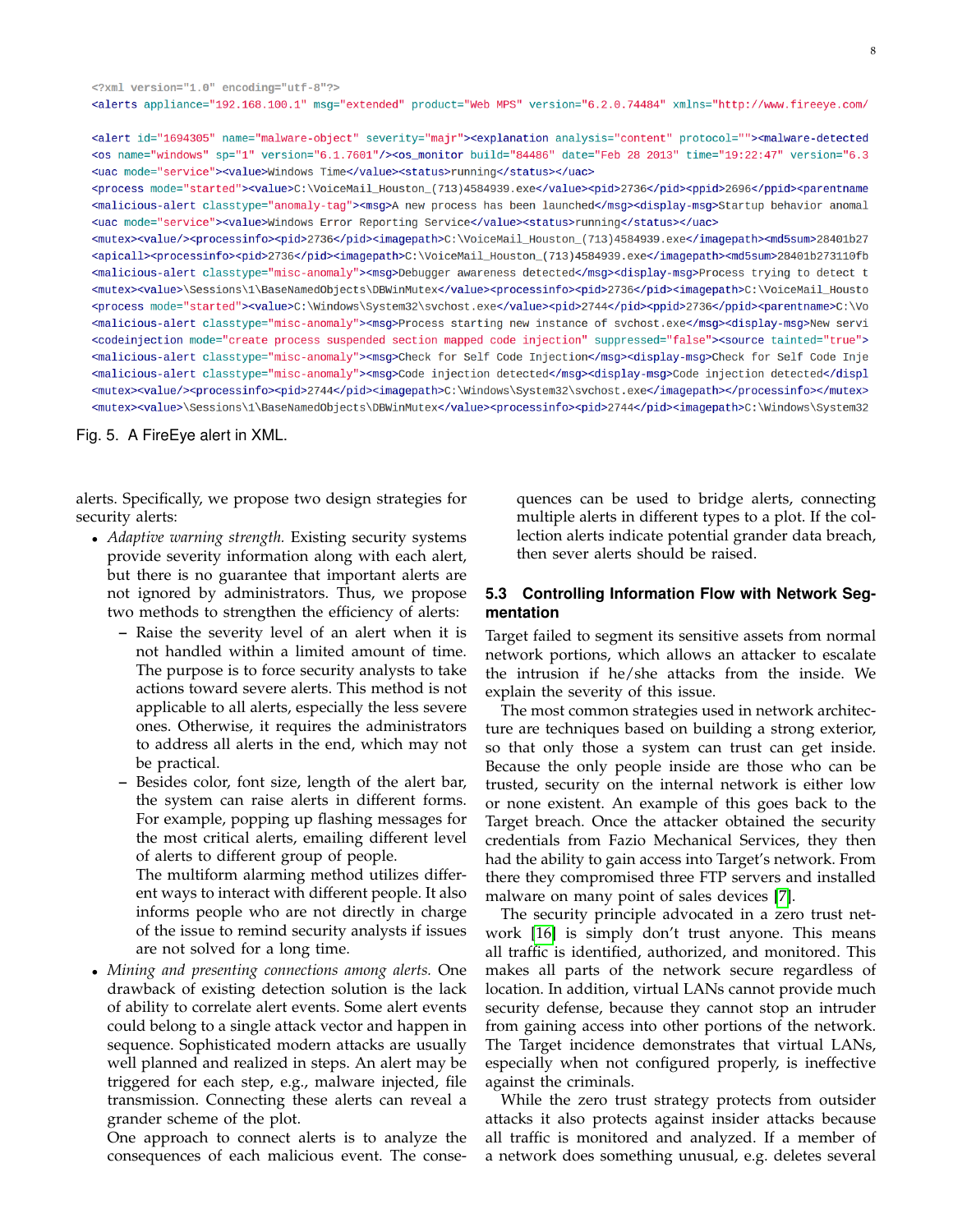entries in a database that he or she usually does not access, the network administrators can detect the change in behaviors. However, this strategy has the trade-off for usability because monitoring all traffic leads to extremely huge computation power. And it is not convenient for practical usage in large scale networks.

# <span id="page-8-0"></span>**6 CREDIT CARD SECURITY AND BEST PRAC-TICES FOR CUSTOMERS**

Target and other breach incidents, e.g., Neiman Marcus, Sally's Beauty and PF Chang's, suggests that there is a high risk at current credit card regulation and technology. In this section, we discuss the issues in credit card regulation as well as advantages and problems of new technologies for securing credit card transactions.

#### **6.1 Credit Card Administration and Regulation**

Payment card security is self-regulated by the contract between the merchant and the card company. Major credit card companies require compliance with the Payment Card Industry Data Security Standard (PCI-DSS) [\[42\]](#page-9-41). The description of Targets security, such as weak password at the POS, would not seem to meet many of the standards, thus drawing attention to whether the private contract self-regulation framework is effective.

#### **6.2 EMV: Toward a More Secure Payment System**

EMV (Europay, MasterCard, and Visa) payment system is the major technology developed to address the security issue in credit cards [\[43\]](#page-9-42). The EMV system adds a temper-resistant chip to a credit card. The chip stores confidential account information and provides on-chip cryptographic computations such as encryption and digital signing. The system works by authenticating through the chip and identifying the user by either a signature or a pin; this is where the system gets its name of *chip and pin*. The difference between the EMV system and the traditional magnetic strip system is that the data on the card's chip is encrypted. Therefore it would be much more difficult for an attacker to commit fraud.

However, a flaw is found in the design of the transaction protocol, which makes EMV ineffective. A no-pin attack is the scenario where the criminal has the card but not the pin. Murdech et al. show that by using an electric device between the card and the terminal, the terminal can be tricked into believing that the criminal has the correct pin even though he doesn't [\[44\]](#page-9-43).

Another vulnerability is found in Point of Sale terminals. A POS terminal in the EMV system is assumed temper-resistant, meaning that no one can open the POS box and read/write to the internal circuits. Unfortunately, real EMV-equipped POS terminals can be tempered and authentication codes can be obtained and used at a later time on the same terminal to make additional transactions. Several criminals in Spain made use of this vulnerability as well as a vulnerability found in ATM random number generators. An ATM may generate predictable random numbers which gives criminals temporary access to credit card spending if the number is guessed correctly.

Besides the two vulnerabilities, the most severe flaw in the EMV system is the card not present (such as when a purchase is made online) fraud abbreviated as CNP fraud. CNP fraud now accounts for over fifty percent of fraud in the United Kingdom where the EMV system is currently being used [\[45\]](#page-9-44). The EMV system is designed for securing card-present transactions, and it has nothing in place to prevent CNP fraud from occurring, which is why criminals are now using CNP fraud as their go to choice in fraudulent purchases.

#### **6.3 Tokenization and Best Practices for Customers**

Tokenization is a payment technology to minimize credit card information by merchants during transactions. In this section, we describe the technology and explain why it helps protect personal account information. We give customers best practices to hide their credit card information when shopping.

With tokenization a customer asks an acquirer to act between he/she and the merchant. The acquirer *i)* takes the customer's credit card information c, *ii)* generates a one-time token  $t$  based on  $c$  ( $t$  is independent of  $c$ ), and *) sends*  $*t*$  *to the merchant to process the transaction.*  $*t*$ is bound to the merchant and can be nullified after the transaction.

There are two approaches to utilize an acquirer. One is to pay through acquirer systems. Available systems include PayPal, Amazon payment, Google wallet and Apple pay. For example, customer *Alice* wants to buy an item in Amazon market from seller *Bob*. *Alice* can pay through the Amazon payment system and *Bob* only receives a token to process the transaction. Google wallet and Apple pay extend the service from online shopping to in-store purchases. They also provide contactless feature through near field communication (NFC), so that *Alice* does not need to swipe a card to authorize a purchase.

The second approach to utilize an acquirer is to generate a one-time credit card number at acquirer banks. Bank of America and Citibank provide such service, namely *ShopSafe* and *virtual card number*, respectively. PayPal used to have a similar service and Discover terminated its virtual card service on March 16, 2014.

## **7 CONCLUSION**

There is no silver bullet in cyber space against data breaches. With the increasing amount of data leak incidents in recent years, it is important to analyze the weak points in our systems, techniques and legislations and to seek solutions to the issue. In this paper, we presented a comprehensive analysis of the Target data breach and related incidents, such as the TJX breach. We